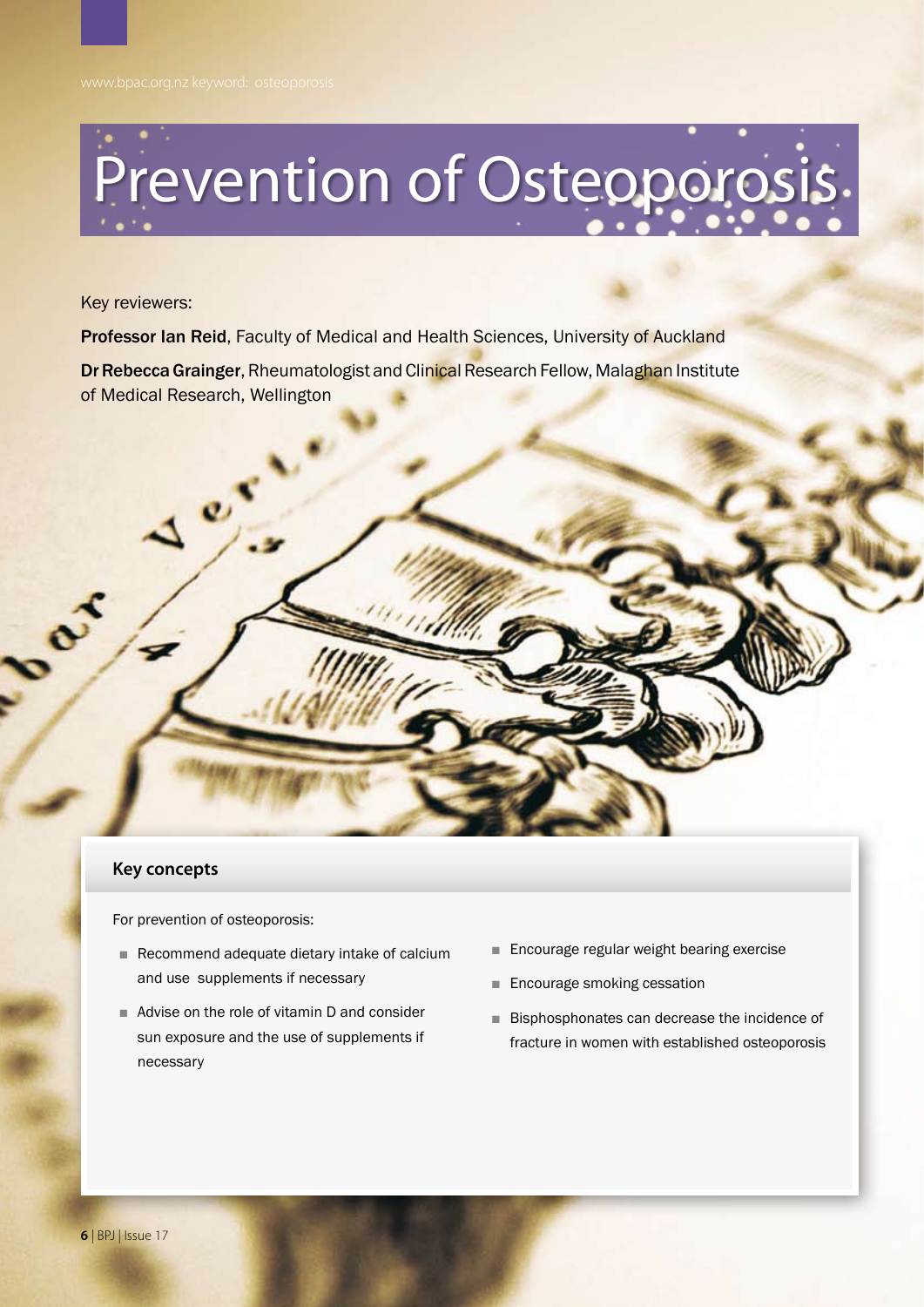## **Osteoporosis is not just a result of ageing**

Osteoporosis develops from a combination of the following factors:

- Age
- Genetics
- **·** Lifestyle
- Hormones
- **Medications**
- **Medical conditions**

## Age

Peak bone mass is achieved by around age 30–35 years and from then on starts to decline. The higher the peak bone mass achieved, the lower the impact of subsequent bone loss.

#### Genetics

Genes play a role in determining peak bone mass.

A person with a history of a hip fracture in a parent is at increased risk of osteoporosis. In addition, a study of hip fracture in New Zealand showed approximately 30% higher prevalence in people of European origin than for Māori, Pacific or Asian peoples. However, these may be due to differences in life expectancy and lifestyle factors relating to diet and body mass, as well as genetics.<sup>2</sup>

The relationship between body mass and osteoporosis is complex. Inherited muscular body mass appears to be protective whereas obesity may be a risk factor.<sup>3</sup>

#### Lifestyle

Lifestyle factors can have a direct effect on bone strength or alter calcium absorption. Factors associated with an increased risk of osteoporosis include, vitamin D deficiency, excess vitamin A, low calcium intake, smoking (both active and passive), high alcohol intake, lack of physical activity, immobilisation (paralysis, ill health), low body weight, exercise induced amenorrhoea and falls.

#### Hormones

Both men and women can develop osteoporosis but women are more at risk as their bones are smaller and there is an accelerated loss of bone density at menopause due to decreasing oestrogen. Early or surgical menopause or amenorrhoea increases the risk.

Any condition in men causing a decrease in testosterone can increase the risk.

## Medications

Medications that can increase the risk of osteoporosis include:

- Steroids (>5mg/day for more than three months)
- Lithium
- Anticonvulsants
- Cancer chemotherapy drugs
- Depo-medroxyprogesterone (see BPJ 12)
- Proton pump inhibitors (see ETC, page 55)

#### Medical conditions

Many medical conditions are associated with osteoporosis either as a risk factor or consequence of (see Box 1).<sup>1</sup>

## **Prevention of osteoporosis**

Prevention of osteoporosis in the whole population focuses on nutritional and lifestyle changes. The goals include:

- Acquiring maximal peak skeletal bone mass
- Maintaining this bone mass for as long as possible

Increasing awareness of the modifiable risk factors for osteoporosis through patient education is an important primary care role. A recent study of attitudes and knowledge about osteoporosis in a group of well-educated New Zealand women did not show a high level of knowledge. Although most demonstrated high levels of health motivation and most considered osteoporosis to be a serious disease, the women had low perceptions of personal susceptibility.<sup>4</sup>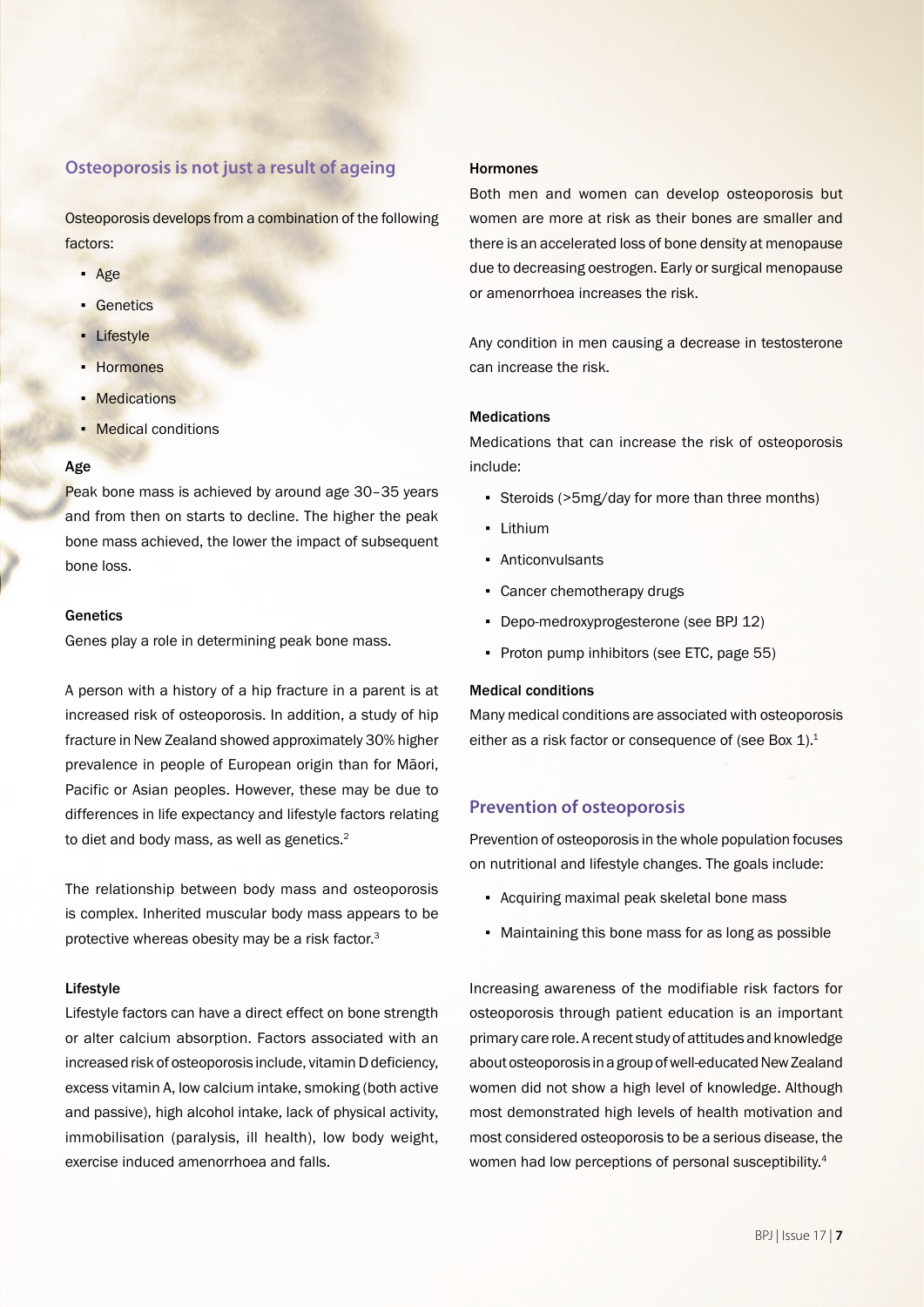# **Box 1: Examples of medical conditions associated with osteoporosis1**

Endocrine e.g. diabetes mellitus, Cushing's syndrome, hyperparathyroidism, thyrotoxicosis

Gastrointestinal e.g. coeliac disease, inflammatory bowel disease, gastric bypass, pancreatic disease, malabsorption

Genetic e.g. cystic fibrosis, haemochromatosis, Marfan syndrome

Hypogonadal states e.g. premature ovarian failure

Haematologic e.g. multiple myeloma, haemophilia, leukaemia and lymphomas, thalassaemia

Rheumatic/autoimmune e.g rheumatoid arthritis, ankylosing spondylitis, lupus

Other e.g. alcoholism, emphysema, end stage renal disease, prior fracture, anorexia nervosa, bulimia

#### **Adequate calcium intake**

Adequate calcium intake is necessary for the acquisition of peak bone mass by the age of 35 and its subsequent maintenance. When exogenous supply is inadequate, bone tissue is resorbed to maintain serum calcium at a constant level. Calcium needs vary throughout life and between genders (see Table 1).

Table 1: New Zealand recommended daily intake of calcium (mg/day)<sup>5</sup>

| Children age 1-3        | 500       |
|-------------------------|-----------|
| Children age 4-8        | 700       |
| Children age 9-11       | 1000      |
| Adolescents age 12-18   | 1300      |
| Men 19-70               | 1000      |
| Men 70+                 | 1300      |
| Women 19-54             | 1000      |
| Pregnancy and Lactation | 1000-1300 |
| Post menopausal         | 1300      |

It is estimated that 20% of New Zealanders have an inadequate intake of calcium.<sup>6</sup> Inadequate intake was higher amongst women and 15 to 18 year olds. In these groups, low calcium intake puts them at particular risk. Calcium intake was also inadequate in low socioeconomic groups and Māori.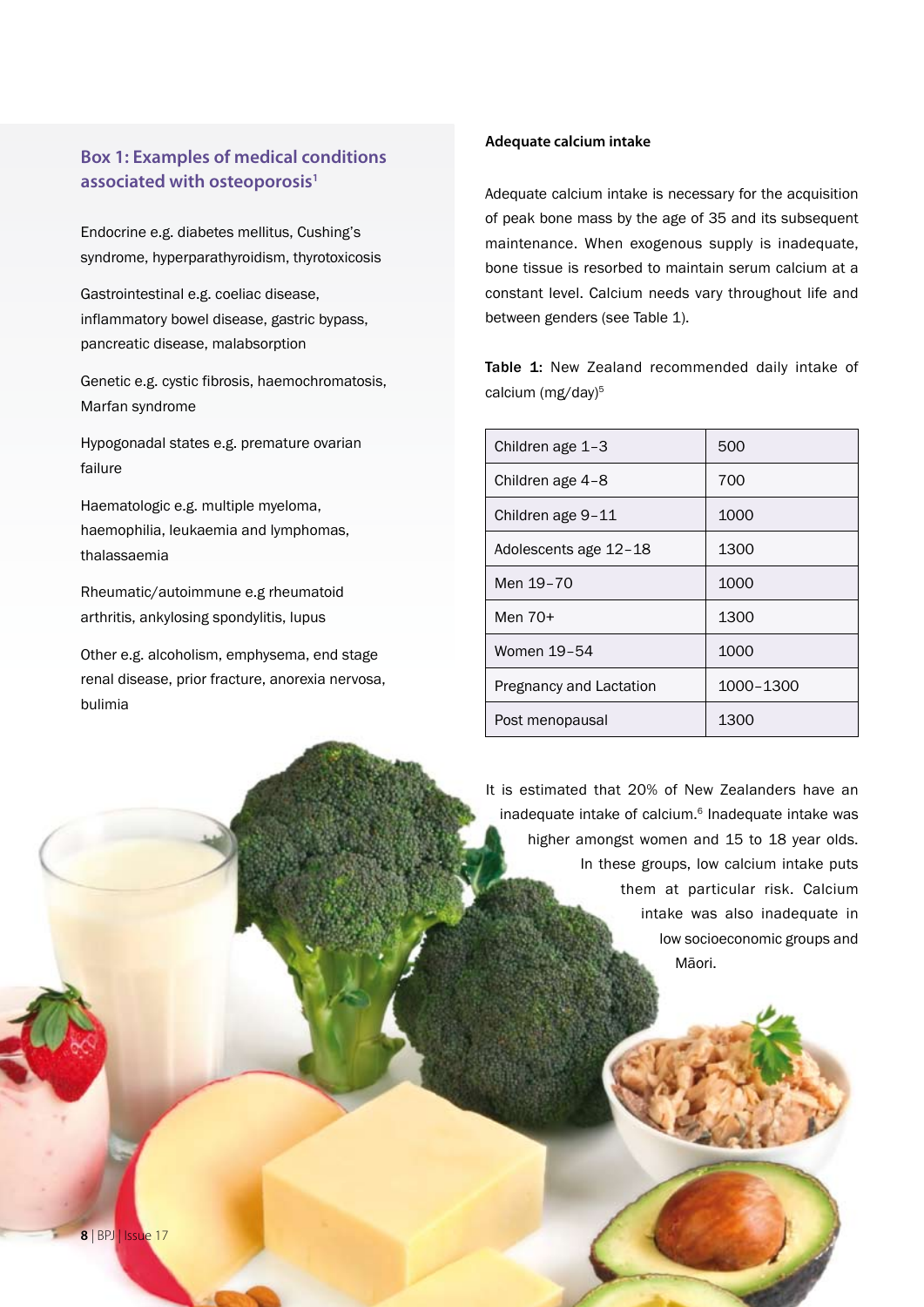# Practical food suggestions for maximising dietary calcium

Calcium is more easily absorbed from dairy products so these are the best source. In addition, some brands of orange juice, bread, cereals and soy based drinks are calcium-fortified. See Box 2 for examples of calcium rich foods.

Some ideas for adding calcium rich food to the diet could include:

- Choosing low fat milk instead of carbonated soft drinks
- Sprinkling grated low fat cheese on salad, soup or pasta
- Making fruit smoothies with low fat yoghurt
- Making toasties with wholemeal bread, sardines and low fat cheese
- Serving raw fruits and vegetables with a low fat yoghurt based dip
- Making a vegetable stir-fry and including diced tofu or low fat cheese
- Making desserts such as instant puddings or custard with low fat milk
- Serving fruit for dessert with low fat yoghurt or ice-cream
- Adding skim milk powder to mashed vegetables, baking, puddings and soups

For children who do not like drinking milk suggest:

- Grilled cheese on wholemeal toast fingers with marmite or vegemite
- Calcium fortified cereal with milk
- Baked beans sprinkled with grated cheese
- Cheese sauce over vegetables
- Mashed salmon and potato fish cakes

# **Box 2: Examples of calcium rich foods**

| <b>Food type</b>                                                                 | Approximate<br>calcium content<br>(mg) |
|----------------------------------------------------------------------------------|----------------------------------------|
| 250mL milk                                                                       | 300                                    |
| 125g pottle yoghurt                                                              | 200                                    |
| 40g (2-3 slices) cheddar<br>cheese<br>(N.B. softer cheeses have<br>less calcium) | 300                                    |
| $\frac{1}{2}$ cup tofu                                                           | 300                                    |
| 1 tin sardines (with bones)                                                      | 300                                    |
| 100g canned pink salmon<br>(with bones)                                          | 280                                    |
| 1 cup mussels                                                                    | 300                                    |
| 1 medium bowl fortified<br>muesli                                                | 200                                    |
| 1 cup cooked broccoli                                                            | 80                                     |
| $\frac{1}{2}$ cup raw whole almonds                                              | 200                                    |
| 5 dried figs                                                                     | 190                                    |
| 1 cup baked beans                                                                | 100                                    |

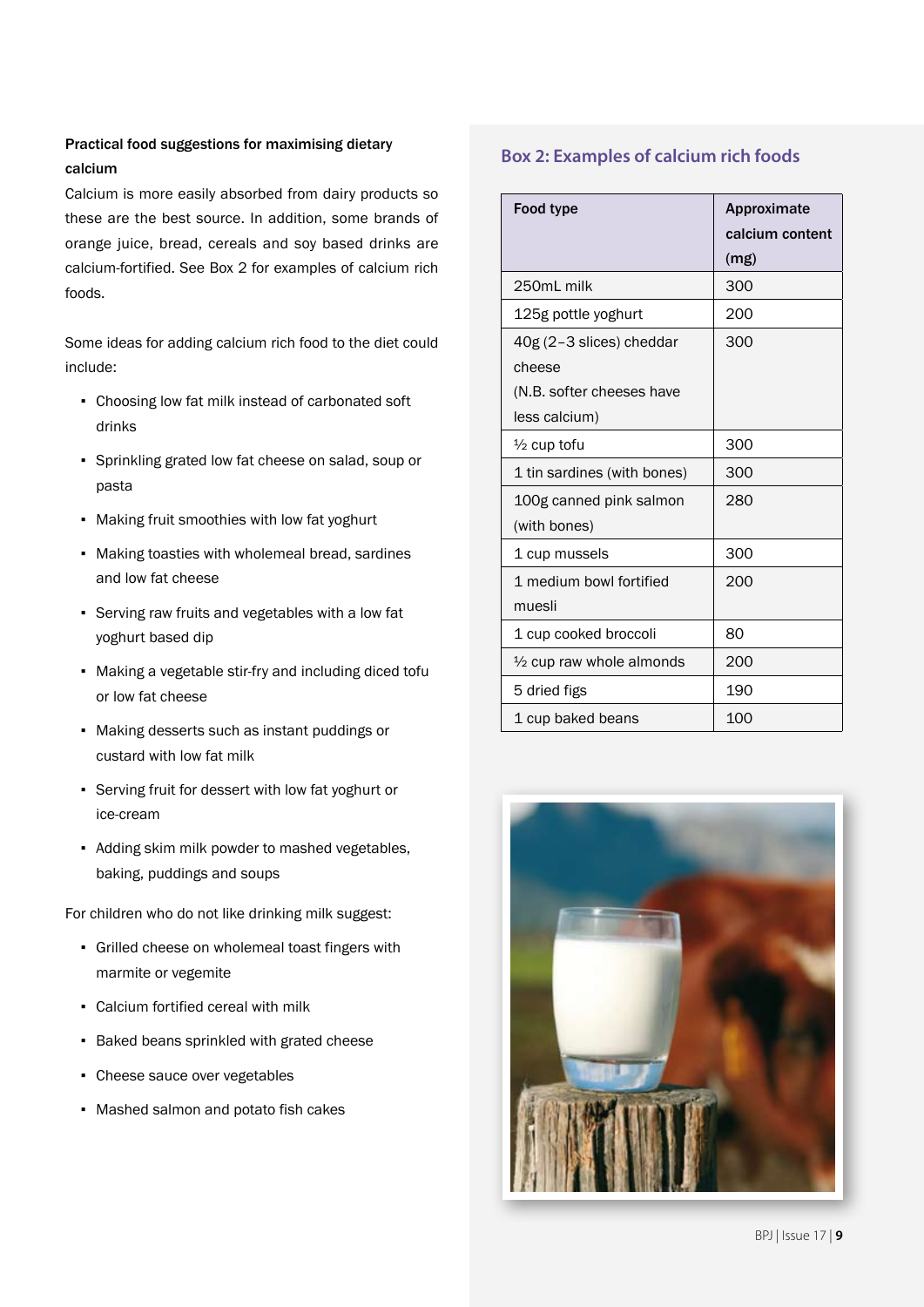#### **Adequate Vitamin D**

 $\mathbb{G}$  For more information see Best Tests – Vitamin D Testing in Primary Care, January 2007, www.bpac.org.nz keyword: vitaminD.

Vitamin D, which is produced in the skin, is essential for the acquisition and maintenance of bone mass.

Adequate exposure to sunlight is required to maintain vitamin D levels. This means about 15–20 minutes of sun exposure to the face and arms every day, avoiding sun exposure around midday in the summer. People with dark skin require approximately three to four times more exposure to gain the same benefit.

Although vitamin D is contained in some foods in small amounts such as oily fish (e.g. salmon, sardines, herring), adequate intake is not usually attained through diet alone.

Vitamin D deficiency is more prevalent in the following groups:

- Older people in residential care
- Older people admitted to hospital
- People with hip fracture
- People with dark skin
- People unable to obtain regular sun exposure

For these people, consider supplementation without testing. An appropriate dose is a single tablet of cholecalciferol 1.25mg monthly.

#### **Regular exercise increases and maintains bone density**

Regular weight bearing exercise should be recommended at all ages. This type of exercise can increase bone density and strength, particularly during childhood and adolescence. Exercise should be regular and ongoing as the beneficial effects on bone strength are lost when exercise is stopped.

Weight bearing exercise and muscle strengthening exercises may help prevent falls and fractures by improving agility, strength, co-ordination, posture and balance especially in older adults. Water exercise and cycling are regarded as non-weight bearing exercises but are still useful as muscle strength and fitness is maintained.

A person with established osteoporosis is at higher risk of fractures from high impact, jarring or twisting exercises such as running, jumping and aerobics.

#### **Smoking is a significant risk factor for osteoporosis**

There is some evidence that the significant risk of osteoporosis associated with smoking is a direct effect that is independent of confounding factors.<sup>7</sup> Smoking cessation is recommended.

#### **Avoid excessive alcohol**

Current evidence about the role of alcohol and bone density is conflicting.8 Most publications report that an alcohol intake of three or more drinks per day is detrimental to bone density.<sup>1</sup> However, the exact mechanism of action remains unclear.

# **Fracture prevention in people with osteoporosis**

The most common osteoporotic fracture sites are the spine, hip and wrist. They can have major consequences, for example hip fracture causes 10–20% excess mortality within one year and two and a half times increased risk of future fractures. In addition, after a hip fracture 20% of patients require long term residential care and only 40% fully regain their pre-fracture independence.<sup>1</sup>

The consequences of spinal fracture can also be significant with chronic back pain, kyphosis, loss of height and limitation of activities that require bending, reaching and lifting. Multiple compression fractures result in an increasing curvature of the spine and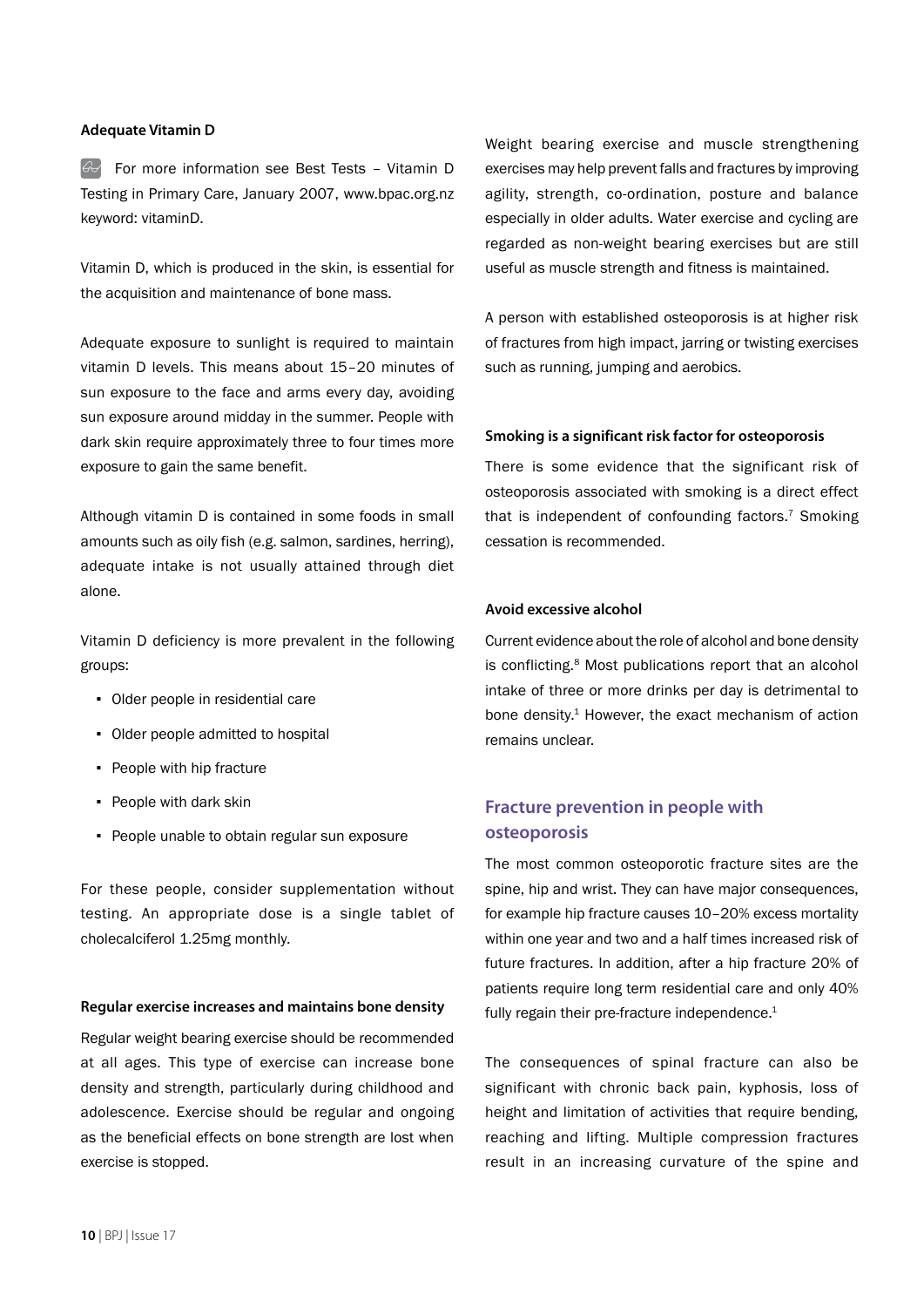compression of thoracic and abdominal organs. This may then cause shortness of breath, stress incontinence, and gastrointestinal symptoms such as anorexia, constipation, distension and abdominal pain.

The focus for fracture prevention for people with osteoporosis is:

- Preventing falls
- Detection of osteoporosis
- Pharmaceutical interventions

#### **Preventing falls**

Preventing falls prevents fractures. Lowering the risk of falls may include checks on vision, hearing, adverse effects from medications, safety at home and promotion of exercise programmes.

#### **Detection of osteoporosis**

A clinical diagnosis of osteoporosis can be made if there is a low trauma fracture in an at-risk individual and may be suggested when an x-ray indicates low bone density. However the gold standard for diagnosis is bone densitometry (DEXA). Access to and funding of bone densitometry scanning varies throughout New Zealand.

Osteoporosis New Zealand Inc. recommends only measuring bone density when the result will impact on decision making.<sup>9</sup>

#### People who have had an osteoporotic fracture

A DEXA scan is not required for everyone with an osteoporotic fracture. Bisphosphonate treatment without the need for a prior DEXA scan can be considered for:

- Women over the age of 75 years who have had an osteoporotic fracture demonstrated on x-ray
- People who have had two or more demonstrated osteoporotic fractures
- People who have had systemic glucocorticoid steroid therapy (over 5mg per day prednisone equivalent for at least three months)

## **DEXA scanning**

Bone densitometry (dual energy x-ray absorptiometry, DEXA) measures the bone mineral density usually at the hip and spine. Results may be given as a T score which is the result compared to "young normal" adults of the same sex or a Z score which is the result compared to that expected for the patient's age and sex. The T score is most predictive of future fracture.

A DEXA scan is indicated for other people who have had an osteoporotic fracture.

#### People at high risk of osteoporosis

The contribution of individual risk factors towards the development of osteoporosis has not yet been quantified. Clinicians must make pragmatic decisions on who to refer for a DEXA scan based on major risk factors such as:<sup>10</sup>

- Age
- Female gender
- Low BMI
- Untreated premature menopause
- **Family history of maternal hip fracture before the** age of 75 years
- Conditions affecting bone metabolism (primarily inflammatory conditions, hyperthyroidism and prolonged immobility)
- Chronic steroid use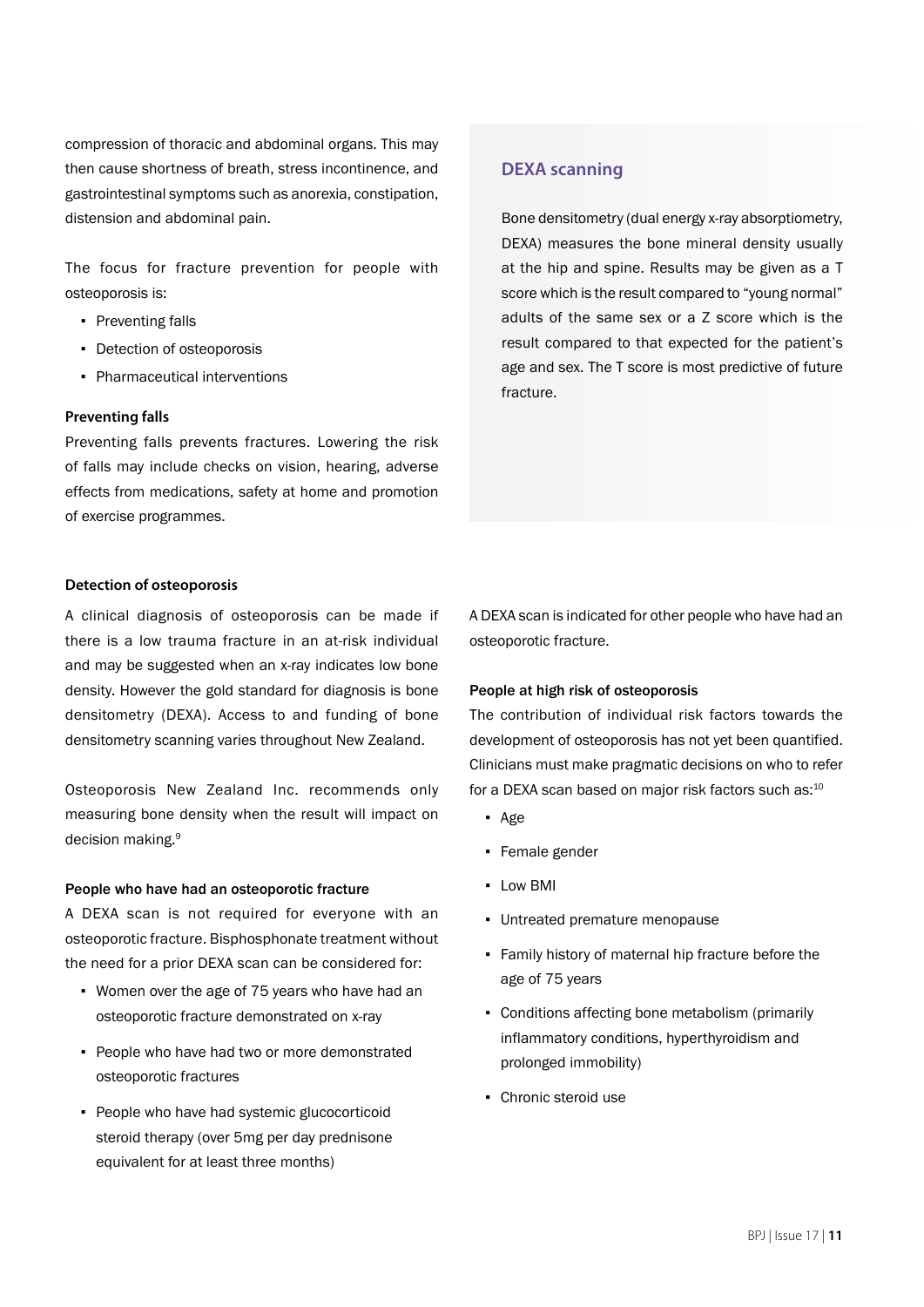# **Criteria for alendronate**

The current criteria for use of alendronate in osteoporosis are:

- **·** History of one significant osteoporotic fracture demonstrated on x-ray and a documented T score  $\leq -2.5$
- History of one significant osteoporotic fracture demonstrated on x-ray, and either the patient is elderly, or DEXA scanning cannot be performed because of major logistical, technical or pathophysiological reasons
- **EXECT** History of two significant osteoporotic fractures demonstrated on x-ray
- Documented T score ≤ –3.0

The current criteria for use with glucocorticosteroid therapy are:

• Patient on systemic glucocorticosteroid therapy (≥ 5mg per day prednisone equivalent) and where they have already received or expected to receive therapy for at least three months and either a T score of  $\leq -1.5$  or history of one significant osteoporotic fracture demonstrated on x-ray



#### **Pharmacological treatment**

Calcium supplements may be required when dietary calcium intake is inadequate. When used alone they are not recommended as adequate therapy for treating osteoporosis or reducing fracture risk. There have been concerns about increased cardiovascular risk associated with calcium supplementation (see BPJ 10). Calcium supplements should be used with caution in people aged over 70 years and in those with coronary heart disease. Dose may need to be reduced in those with a reasonable dietary intake of calcium.

Vitamin D supplements may be required in those who are likely to be deficient (see page 10). An appropriate dose is a single tablet of cholecalciferol 1.25mg monthly.

Activated vitamin D metabolites e.g. calcitrol, used as monotherapy, are thought to be inadequate and are no longer widely used.

Bisphosphonates. There is evidence that bisphosphonates reduce the risk of vertebral and hip fractures by 30 to 70% in women with established osteoporosis.<sup>11</sup> It appears that the effect of etidronate on non-vertebral fractures is less pronounced than alendronate. Etidronate is fully subsidised and alendronate is subsidised on special authority (see criteria on left).

Adequate vitamin D and calcium intake are considered prerequisites for bisphosphonate therapy.<sup>12</sup> The combination therapy Fosamax Plus contains a dose of vitamin D which is inadequate for treating vitamin D deficiency or preventing deficiency in high risk groups.<sup>13</sup>

Adverse effects of bisphosphonates may include gastrointestinal irritation and visual disturbances. There have been very rare reports of osteonecrosis of the jaw. However current evidence suggests that the risk of osteonecrosis, for people taking bisphosphonates for osteoporosis, is the same as that for the general population.14